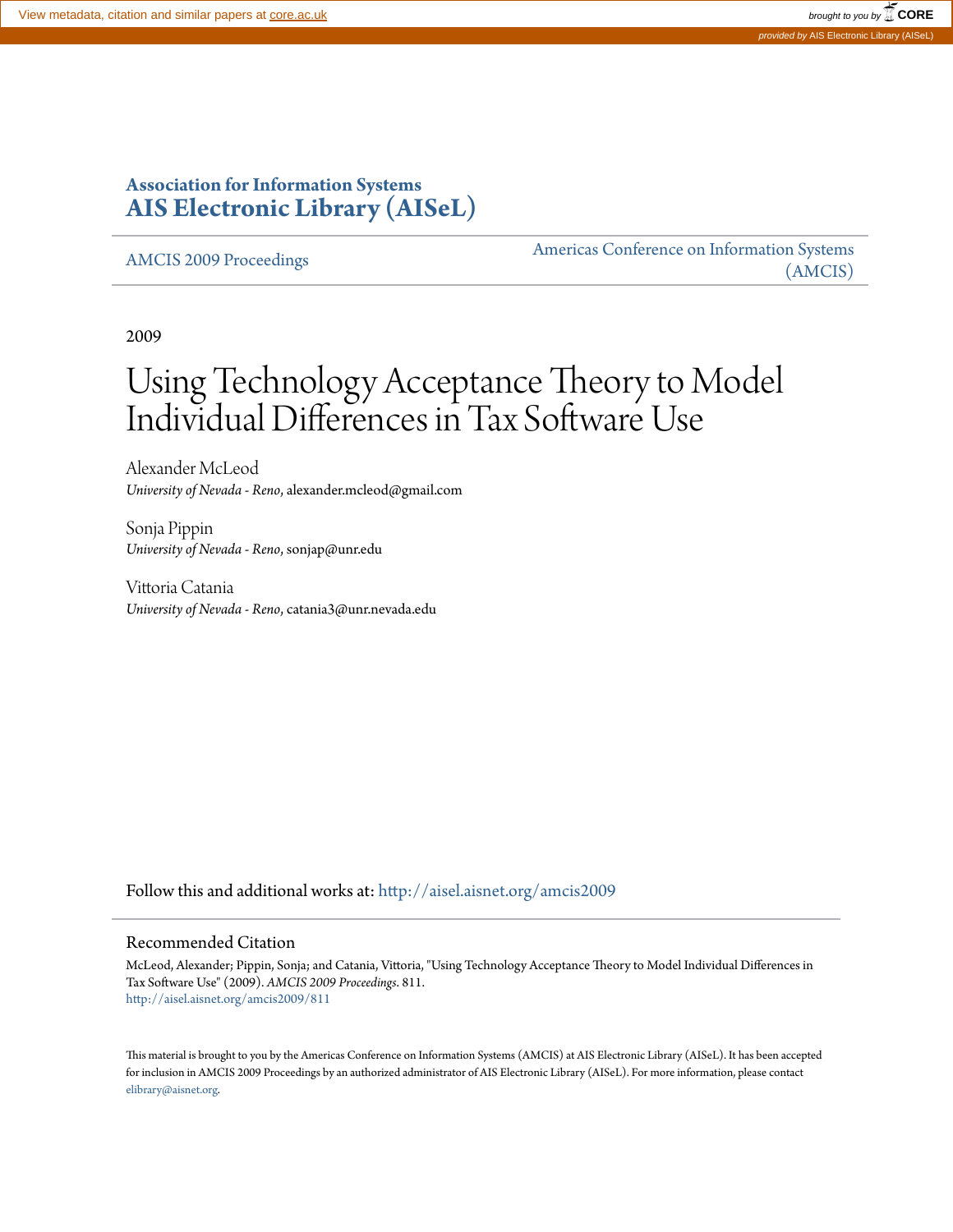# **Using Technology Acceptance Theory to Model Individual Differences in Tax Software Use**

**Alexander McLeod**  University of Nevada, Reno amcleod@unr.edu

**Sonja Pippin**  University of Nevada, Reno sonjap@unr.edu

**Vittoria Catania**  University of Nevada, Reno **catania3@unr.nevada.edu** 

## **ABSTRACT**

This paper explores how performance and effort expectations, social influences, privacy concerns, and risk affect individual intention to use tax preparation software. We contribute to the extensive technology acceptance literature in three ways. First, we examine the Unified Theory of Acceptance and Use of Technology model in the novel context of individual tax preparation software choice and confirm the theory's validity outside the "traditional" environment of business organizations. Second, we investigate whether technology acceptance is different for "experts" compared to "novices" in the complex domain of the U.S. tax law. Third, we include constructs related to privacy and risk and test this extension of the technology acceptance model. Results indicate dissimilarities between the two groups and suggest the technology acceptance model may not be equally applicable to "professionals" and "novices."

#### **Keywords**

Technology Acceptance Model, Tax Software, Privacy, Risk, Novices, Professionals, UTAUT.

#### **INTRODUCTION**

The purpose of this research is to explore technology acceptance of tax software and investigate if individual differences in domain expertise and knowledge affect the relationship(s) in technology acceptance models. We do so by applying the relatively new Unified Theory of Acceptance and Use of Technology (UTAUT) model (Venkatesh, Morris, Davis and Davis, 2003) in the novel context of individual intention to use tax preparation software. Further, we test whether technology acceptance of tax software varies for different user groups. Specifically, we investigate how users who are experts in the complex domain of individual tax preparation view the use of tax software compared to non-expert or novice users. Lastly, we incorporate elements of privacy and risk and assess the effects of these constructs on technology acceptance. We believe that the highly complex domain of tax law provides an ideal environment to test whether professionals and novices place different emphasis on the various constructs within UTAUT.

One aim of academic research is to develop and assess new theories and models (Creswell, 2003; Wacker, 2008). Prior studies have shown that the relatively new UTAUT model works well in organizational settings. However, in order to advance UTAUT it must be applied and tested in various contexts. Individual tax preparation is very different from the common application of the UTAUT model for several reasons. In earlier technology acceptance studies, the individual decision to accept or not accept a certain technology relates to job performance. Tax preparation software use is different because it is an individual private matter not directly related to business performance. Thus, individual perception of privacy and risk may be important determinants of acceptance whereas social influence from superiors or peers may be less important. While some research has looked at technology acceptance and e-filing (Wang, 2003; Chang, Li, Hung and Hwang, 2005; Fu, Farn and Chao, 2006) none of these studies employed the UTAUT model.

Studying the difference between expert and non-expert users is interesting and relevant for several reasons. The UTAUT model measures the correlation of different constructs to individual acceptance of technology. However, the importance of these constructs is likely to vary across different user groups (Devolder, Pynoo, Duyck and Sijnave, 2008). A significant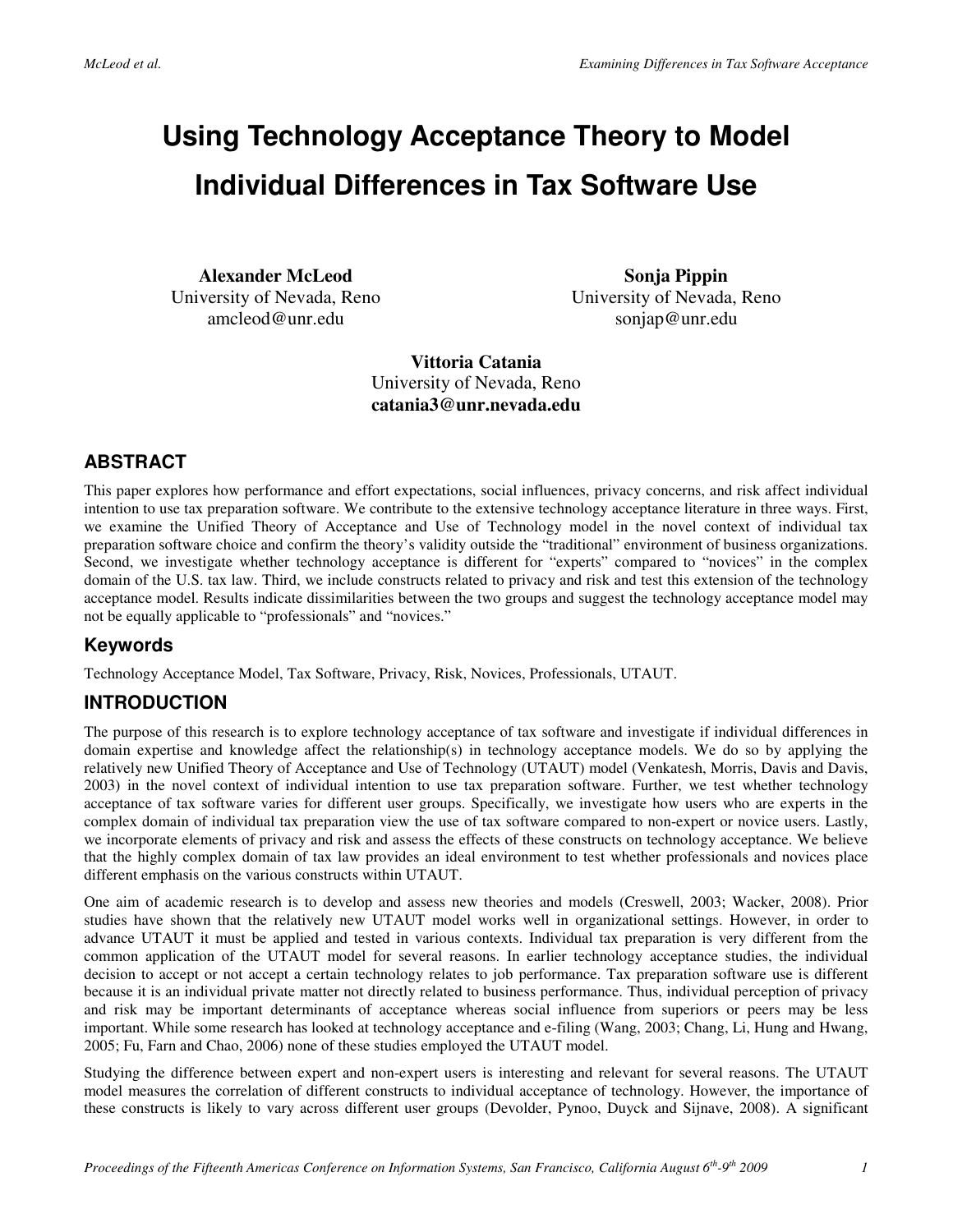difference has implications for academic researchers as well as practitioners. Academic researchers using technology acceptance models, such the UTAUT model, need to consider the possibility that the relationships between constructs may depend on the user characteristics. Similarly, practitioners wanting to improve technology acceptance across various user groups must understand which factors influence technology acceptance most. For example, the Internal Revenue Service (IRS) promotes electronic filing by emphasizing certain benefits such as speed of receiving a refund, speed of filling out the tax forms, accuracy of the output, and ease of preparation. This indicates that the Internal Revenue Service (IRS) is under the impression that taxpayers consider these factors most important. Studies like ours can provide insight as to whether the IRS's assumption is accurate.

We investigate these questions surveying a group of professional tax preparers, mostly Certified Public Accountants, and a group of undergraduate students who served as a proxy for the novice or "general public" group. Our results indicate significant differences across the two groups which we attribute to the differences in knowledge and experience.

The remainder of the paper is structured as follows. The next section provides the theoretical background. Section three introduces the research methodology. Section four lists and discusses the results as well as the limitations of this study and section five concludes.

#### **THEORETICAL BACKGROUND**

The complex environment of individual tax preparation provides an interesting and novel research setting. System use in this context involves individual choice of software versus manual methods when completing and electronically filing (e-filing) a tax return. Note that the choice to file electronically is only available to taxpayers who elect to use tax preparation software. E-filing (and – to a lesser extent – the use of tax preparation software) has been subject to recent academic studies because it provides a rich research setting for the following reasons. Most of the households in the U.S. have to file tax returns; thus, while individuals may not be too familiar with the tax law and the country's tax policy, they are familiar with filing and paying taxes. Furthermore, the tax domain is different from other situations where individuals may choose electronic services over traditional services, such as electronic retail services or online banking because the domain (i.e., the tax law) is fairly complex and most taxpayers are not experts. In addition, e-filing introduces the issues of security and privacy protection and taxpayers' dislike and distrust of the IRS and the government in general. Last but not least, e-filing research provides an intersection of various academic disciplines, namely information systems, public finance, public administration, and accounting (taxation). Because tax laws are complex and frequently change, many individuals rely on software to complete their tax returns. Most tax software users are not tax experts and therefore lack the knowledge to verify the output of tax preparation software. In situations where users rely on software to complete difficult tasks, the information system product functions as a surrogate for an expert; in this case a tax domain expert.

Human behavior is highly variable and modeling intentions is fraught with potential for limited success. Still, many researchers have created models and representations of technology acceptance in an effort to understand the factors affecting technology use. The most recent model is based on a consolidation of technology acceptance research by Venkatesh et al. (2003) termed the Unified Theory of Acceptance and Use of Technology (UTAUT). According to this theory, perceived performance of the technology, anticipated learning curve, influence of superiors and peers, and facilitating conditions determine intention to use technology.

This paper starts with the fundamental tenant, widely cited in the literature, that technology acceptance is substantially formed by expectations of usefulness, use, (Davis, 1989) and later social influence (Venkatesh and Davis, 2000). Relevant studies include those involving the application of technology acceptance and UTAUT outside the organizational context or business environment. For example, (Chiu and Wang, 2008) and Wang use UTAUT to examine web-based learning. AbuShanab et al. (2007) looked at Internet banking adoption of individual users. Other works have addressed "nonorganizational" cultural effects – such as the applicability of UTAUT in different countries (AbuShanab and Pearson, 2007; Bandyopadhyah and Fraccastoro, 2007). These studies support the three main constructs of UTAUT: performance expectancy, effort expectancy and social influence. Given this premise, UTAUT appears to be an excellent tool for evaluating individual intention to use tax preparation software and its antecedents. Aside from testing the applicability of UTAUT outside its original setting, this paper examines the question whether individual expertise and knowledge characteristics affect technology acceptance. Specifically we focus on the user differences in knowledge and expertise, which we believe will lead to very different beliefs regarding the implications of using tax software because of the highly complex domain.

One more recent aspect examined in the technology acceptance literature is the triangular relationship between risk, trust, and use intention (Chellappa and Pavlou, 2002; Chellappa and Sin, 2005; Nicolaou and McKnight, 2006). Since individual tax information is highly sensitive we believe that risk perceptions will also be relevant determinants of use. Thus, we viewed the following questions as important to our study.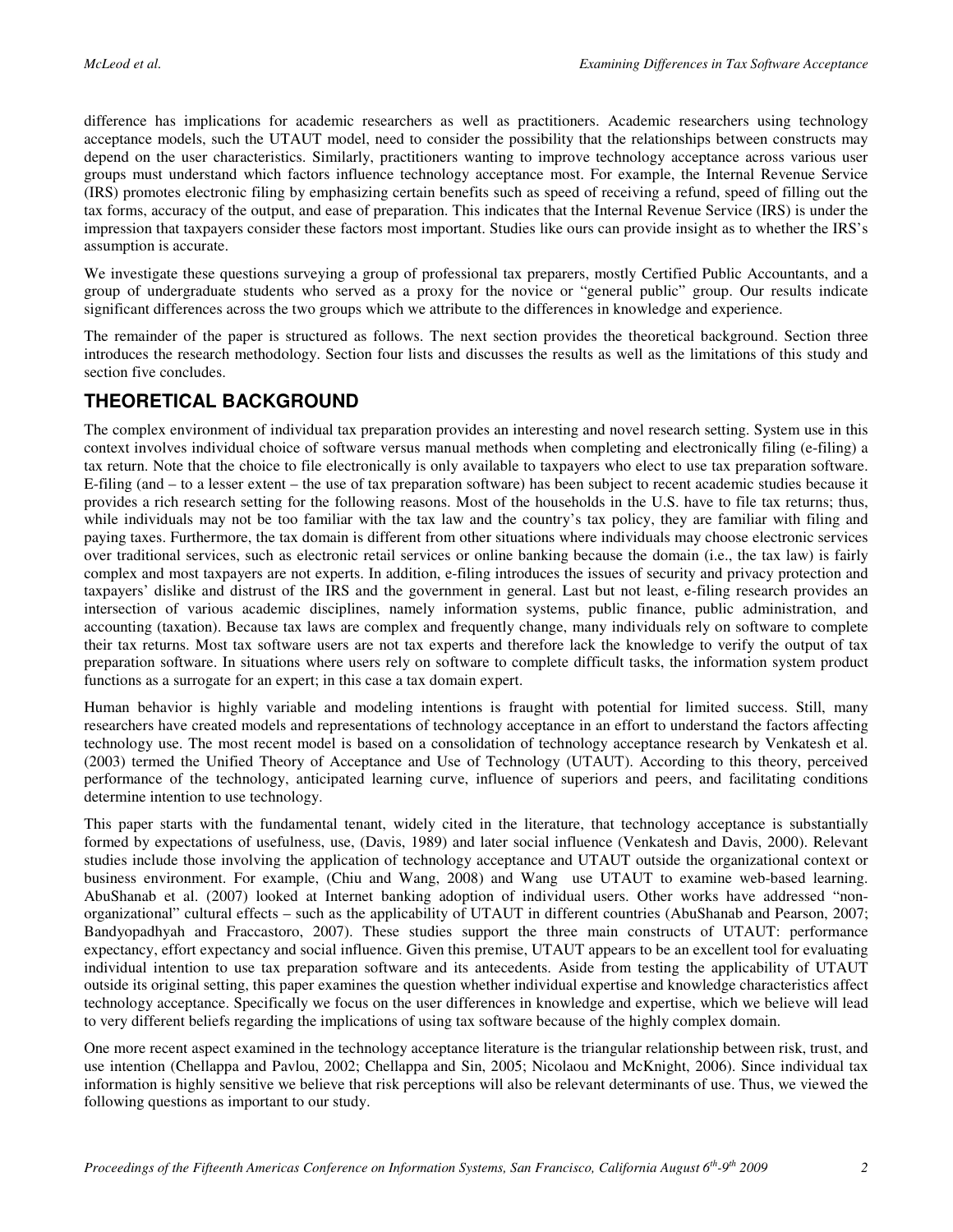- 1. How does technology acceptance apply outside the traditional business environment?
- 2. How do privacy or risk concerns affect individual intention to use tax preparation software?
- 3. How do the determinants of technology acceptance differ between domain experts and the general public?

#### **RESEARCH MODEL**

We employ an extension of the UTAUT model developed by Venkatesh et al. (2003). We exclude constructs related to voluntariness and facilitating conditions because these constructs are not relevant for individuals using tax preparation software. Based on cited literature and our research questions, we add additional constructs and propose additional relationships. Figure 1 provides the specific UTAUT constructs we used for our study. Thus, our model includes what the literature identifies as major determinants of use, including "performance expectancy", "effort expectancy", and "social influence" as indicators. We define our constructs as follows:



**Figure 1 - Extended UTAUT Model** 

General Performance Expectancy (PEG) - This construct measures the degree to which the individual believes that, in general, using tax software will help to improve performance. One important distinction from other studies is that tax preparation takes place outside of the traditional organizational setting but, nonetheless, in a highly complex domain. Individuals making the choice to use tax preparation software do not focus on job performance but rather on individual personal performance. Thus, for purposes of this study, performance relates to what individuals ultimately desire in tax software.

Tax Performance Expectancy (PET) - While the general performance expectancy items have been shown to predict use, we wanted to explore how specific performance expectancy in the tax realm might be different. We included questions about specific performance desires related to the potential for an IRS audit and greater refunds. For example, if a person's priority is to receive a high refund, they will rate the software's performance based on how successful the software is in getting that refund. On the other hand, if a person wants to avoid a tax audit, they will rate software performance based on the probability of avoiding a tax audit. Because different users may employ tax software for different reasons, we believed that measuring specific and general performance expectancy will provide insight into what particular aspects of tax preparation software users consider most important.

Effort Expectancy (EE) - This construct measures how easy it is for an individual to use the technology. In this particular case, the individual will compare how much effort it takes to complete a tax return with or without tax software. Interestingly, there are two alternatives for individuals who opt not to use tax preparation software: either they can use paper & pencil or they can take their return to a professional preparer. Depending on the taxpayer's individual situation, both alternatives may require more or less effort than using tax preparation software.

Social Influence (SI) - This construct is designed to measure the extent that individuals believe "important others" think they should be using tax software. One significant difference compared to prior studies is that here, no supervisor is expecting (requiring/wishing/implying) the individual to use the software. "Important others" are spouses, partners, parents, friends, co-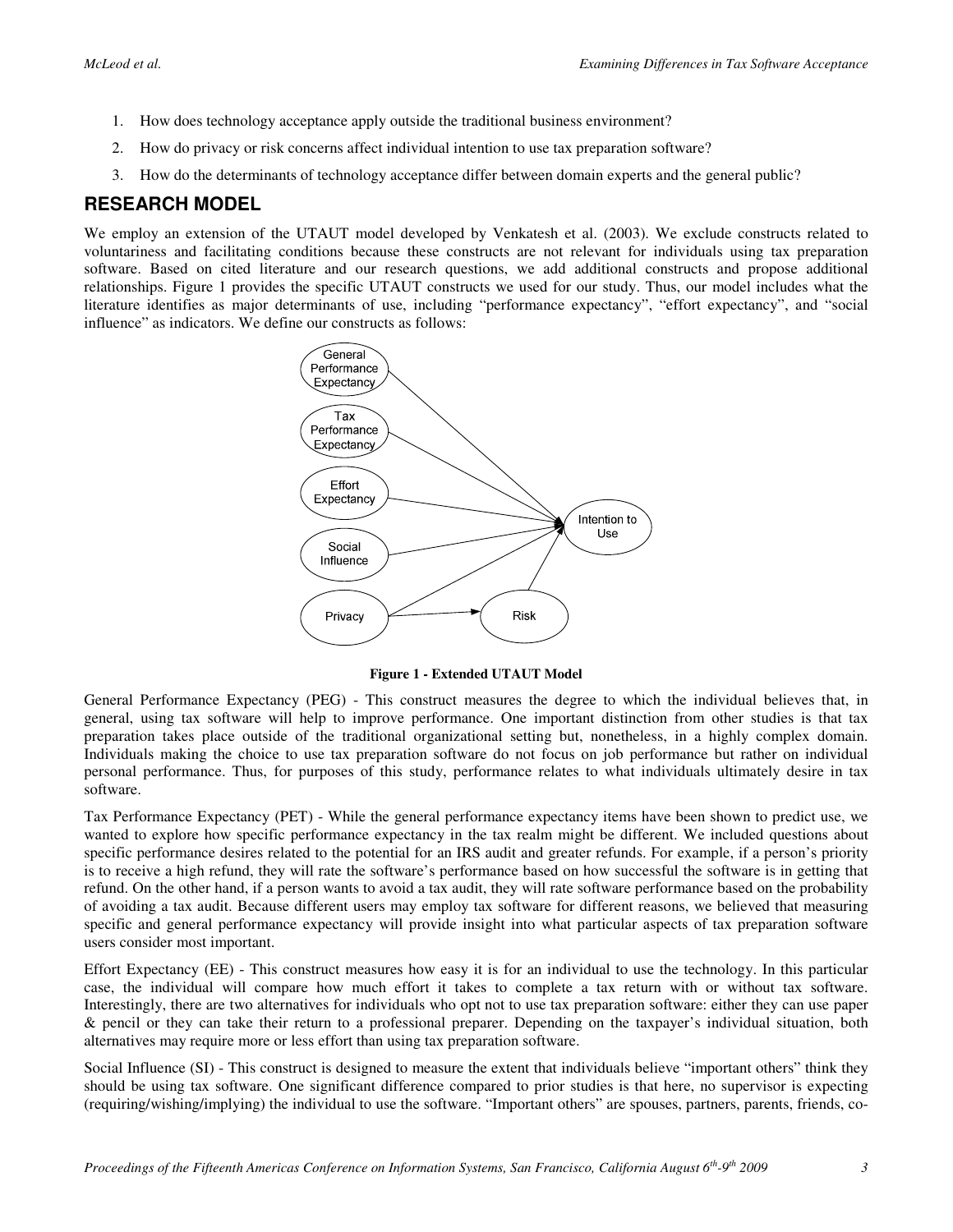$\overline{a}$ 

workers, etc. We believe that this construct is less important in measuring technology acceptance in this setting because of the lack of an organizational context. According to prior studies employing the UTAUT model, the relationship between social influence and behavioral intention (defined below) is influenced by individual differences such as age or gender.

Intention to Use (ITU) - This construct measures individual intention to use tax software for preparing and filing a tax return. Performance expectancy, effort expectancy, and social influence affect intention to use. Behavioral intention is presumed to have a direct effect on actual usage.

Privacy (PP) - This construct is defined as the belief that personal information entered into a system will remain private. For example concerning tax preparation software, a user who trusts the system privacy expects that personal tax information will be remain confidential.

Risk (PR) - We also introduced a variable related to individual perceived risk based the studies mentioned above which finds that trusting beliefs inversely affect perceived risk which in turn is negatively correlated with individuals' intention to use new technology. While we measure individuals' general risk perception we do not measure in what regard the user considers the tax software program risky/non-risky. For example, an individual may believe it is risky because he or she does not have any means to verify its output. Alternatively, individuals could be worried about privacy protection."

#### **Partial Least Squares Analysis (PLS)**

To measure the effects of the above factors on individual intention to use, we developed and administered a survey (Appendix A) to Certified Public Accountants (CPA) in a professional organization and students at a major public university in the western United States. A total of 136 respondents completed the survey, 77 CPA professionals and 59 novices. PLS requires researchers to deal with missing data in respondent surveys. Possible treatments are (1) replace missing values with mean values, (2) replace missing values with a regressed value, or (3) eliminate the associated survey response from further consideration. We chose to remove observations with missing values. This process yielded 130 respondents, 74 professionals and 56 novices. Fifty-six respondents were male and 74 were female. The mean age of novice participants was 20.73 years with a standard deviation of 3.78 years. For professionals, the average age was 49.76 years with a standard deviation of 14.78 years. Between group t-tests indicate that the age difference between the two groups is significant. Table 1 reports the demographics of the study participants.

|                | Mean Age | <b>Standard Dev</b> | Total | Female | Male |
|----------------|----------|---------------------|-------|--------|------|
| Professionals  | 49.01    | 15.09               |       | 46     | 28   |
| <b>Novices</b> | 20.73    | 3.78                | эb    | 28     | 28   |

#### **Table 1 - Demographics**

We used SmartPLS (Ringle, Wende and Will, 2005) to model our constructs and their relationships following structural equation modeling techniques (Chin, Marcolin and Newsted, 2003; Gefen and Straub, 2005). There were several reasons for this choice. PLS makes fewer demands on the underlying data distribution and sample size, and it is also capable of analyzing both reflective and formative indicators (Chin, 1998b). Probably because of these advantages, PLS analysis is now commonly used in conducting information systems research and provides a robust way of analyzing survey data (Chin, 1998a; Gefen, Straub and Boudreau, 2000; Chin, Marcolin et al., 2003; Gefen and Straub, 2005). To analyze the psychometric properties of the measures, we calculated the Average Variance Extracted (AVE), Composite Reliability ( $\rho_c$ ), Cronbach's Alpha (CA), Latent Variable Correlations and Cross Loadings.

Table 2 reports the AVE,  $\rho_c$ , and CA for the latent variables of both CPA professionals and novices. Although there is no standard method for calculating statistically acceptable composites, the generally accepted rule is for composite reliability to be greater than 0.7 (Yi and Davis, 2003). In this study, the lowest composite reliability was for Tax Performance Expectancy in the novice group at .44.<sup>1</sup> Most of the other construct composite reliabilities were greater than .90. The latent variable factor loadings were derived following Gefen and Straub (2005) using SmartPLS and are provided in Appendices B and C. Reliabilities of individual novice items were examined by verifying loadings greater than 0.7. Not surprisingly, two loadings, PET2 and PET4 were inadequate. For novices, 13 of 27 indicators loaded greater than 0.9, 9 indicators loaded greater than .8

<sup>&</sup>lt;sup>1</sup> Because of the low Composite Reliability for novice PET, we removed the construct and re-estimated the PLS model. Exclusion of the PET construct did not change the results. We therefore we retained the construct since it was reliable for professionals.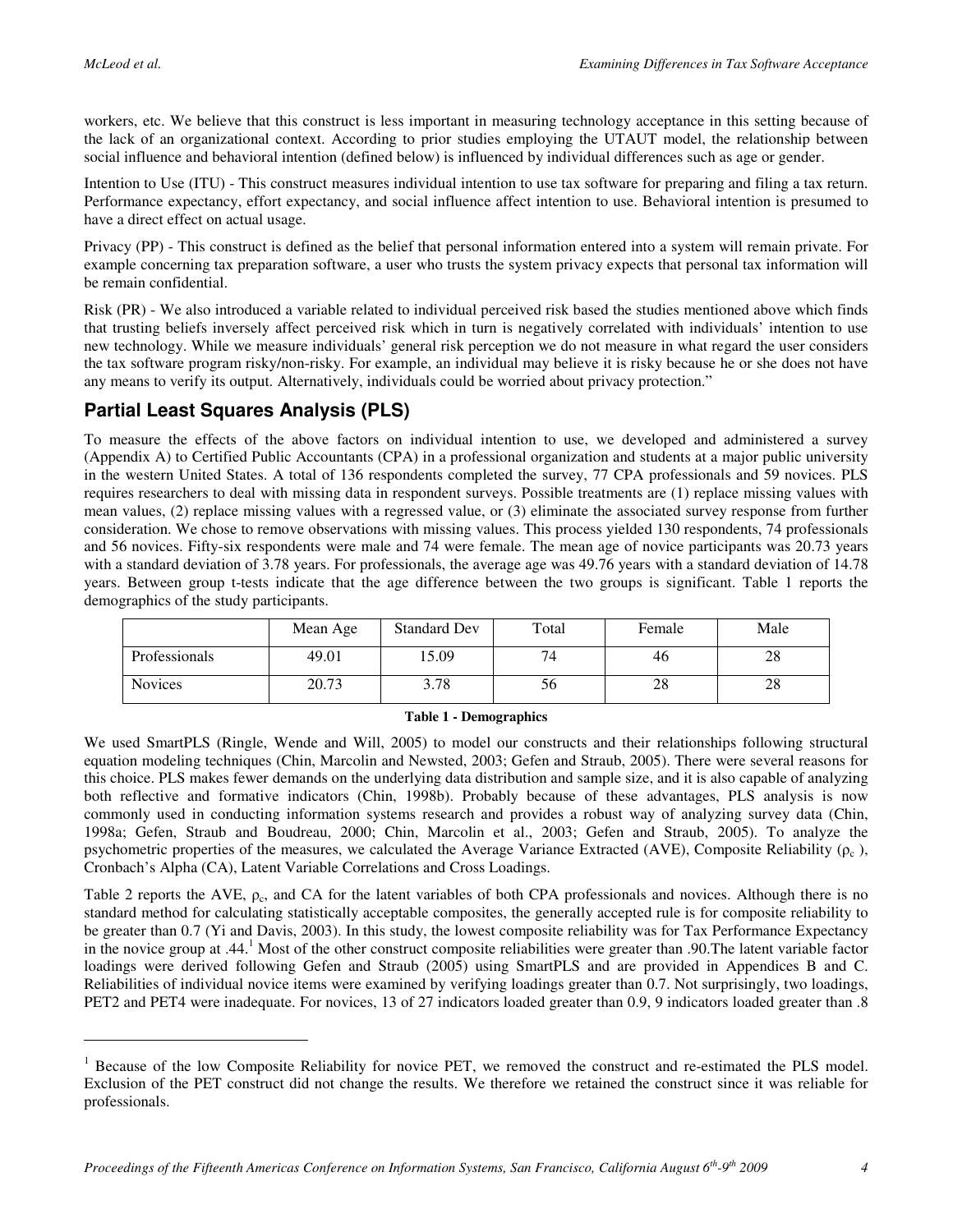|            | <b>Professionals</b> |                                 |                    |                                  | <b>Novices</b> |                                 |                 |                                  |  |
|------------|----------------------|---------------------------------|--------------------|----------------------------------|----------------|---------------------------------|-----------------|----------------------------------|--|
|            | <b>AVE</b>           | Composite<br><b>Reliability</b> | R<br><b>Square</b> | <b>Cronbachs</b><br><b>Alpha</b> | <b>AVE</b>     | Composite<br><b>Reliability</b> | <b>R</b> Square | <b>Cronbachs</b><br><b>Alpha</b> |  |
| EE         | 0.74                 | 0.92                            |                    | 0.88                             | 0.75           | 0.92                            |                 | 0.89                             |  |
| <b>ITU</b> | 0.67                 | 0.85                            | 0.72               | 0.74                             | 0.80           | 0.92                            | 0.55            | 0.88                             |  |
| <b>PEG</b> | 0.83                 | 0.95                            |                    | 0.93                             | 0.69           | 0.90                            |                 | 0.85                             |  |
| PET        | 0.60                 | 0.85                            |                    | 0.76                             | 0.41           | 0.44                            |                 | 0.36                             |  |
| PP         | 0.83                 | 0.95                            |                    | 0.93                             | 0.75           | 0.92                            |                 | 0.89                             |  |
| <b>PR</b>  | 0.74                 | 0.92                            | 0.02               | 0.90                             | 0.85           | 0.96                            | 0.11            | 0.94                             |  |
| <b>SI</b>  | 0.82                 | 0.95                            |                    | 0.92                             | 0.82           | 0.95                            |                 | 0.93                             |  |

and 2 loaded greater than 0.7. Overall, we argue that these results demonstrated good discriminant and convergent validity. For professionals, 14 of 27 indicators loaded greater than 0.9, 9 indicators loaded greater than 0.8 and 2 indicators loaded

**Table 2 – Professionals vs. Novices AVE,**  $ρ_c$ **, and Cronbach's Alpha** 

greater than 0.7. One item, ITU3 loaded low at 0.48 for professionals. ITU3 had a t value of 2.318 and loaded well for novices. We therefore chose to retain it. In order to test for between group differences for each construct, we performed Ttests on the average value per construct. The results show that the construct measures for general performance expectancy, social influence, and intention to use differ significantly across the two user groups.

## **SURVEY ANALYSIS AND RESULTS**

We split the dataset into two groups and analyzed each set independently using the same structural model for both. In a second step, we compared the results to see what individual differences existed. We formulated our structural path model to test the UTAUT framework and applied our structural model to the CPA professional responses. Then we calculated the partial least squares path values and followed with a bootstrap re-sampling method. Five hundred samples were generated in order to determine fit. We used t-tests to calculate statistical significance for each path.



**Figure 2 – Professionals -** β**, p val, R<sup>2</sup>**

Figures 2 shows the β coefficients and p values extracted via PLS for the professional group. The UTAUT accounted for a significant portion of variance in individual intention to use  $(R^2 = 0.72)$ . The most important construct measuring general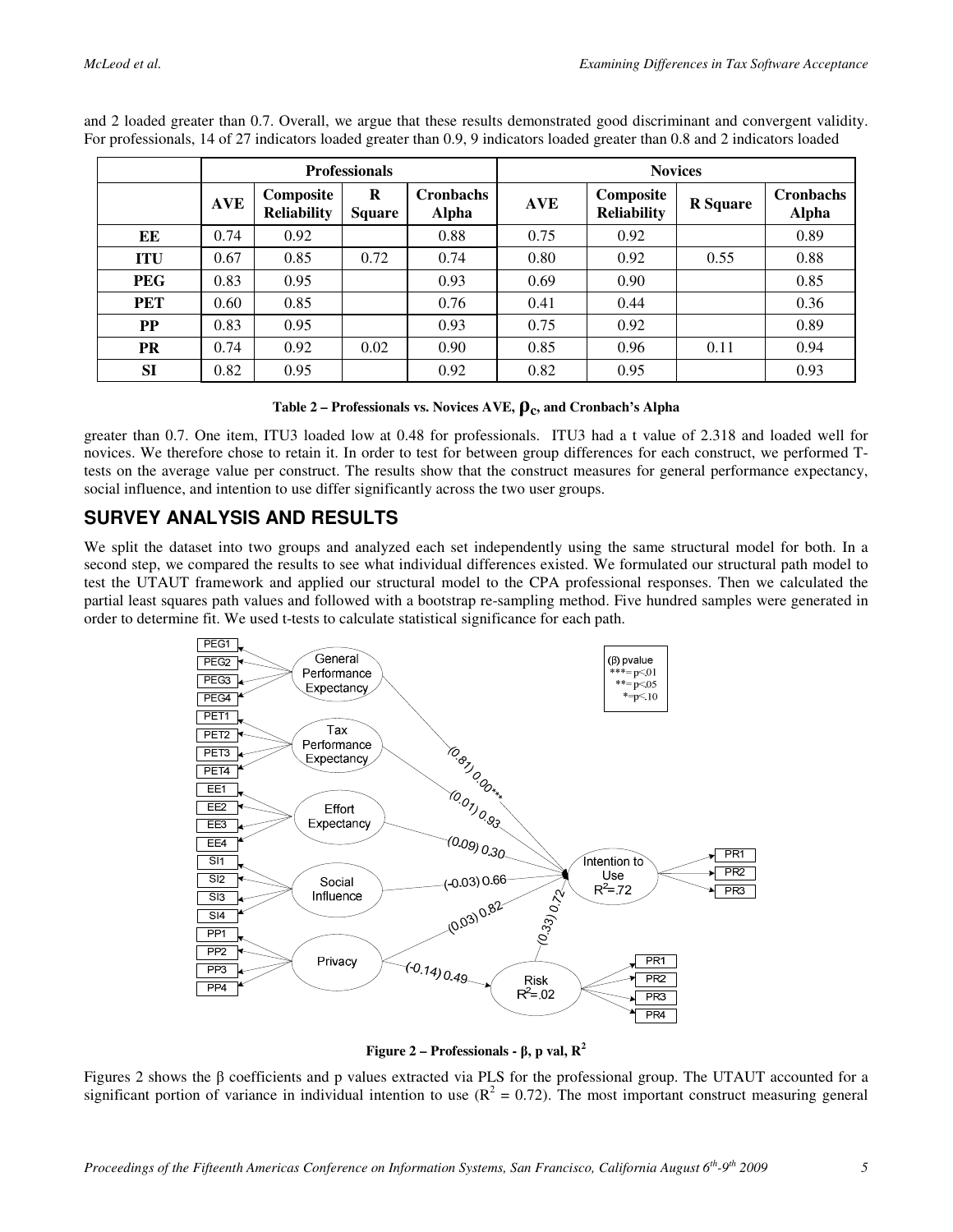performance expectancy while all other constructs do not significantly impact intention to use. Next, we calculated the partial least squares path values for the novice group and followed with a bootstrap re-sampling method. Again, 500 samples were generated in order to determine fit. Statistical significance was then calculated for each path using t-tests. Figure 3 shows the β coefficients and p values extracted via PLS for the novice group. In this case, the model accounted for a significant amount of variance ( $R^2 = 0.55$ ). Further, the privacy construct significantly relates to the novice attitude toward risk and explains 11% of its variance.



**Figure 3** – Novices -  $\beta$ , p val,  $\mathbb{R}^2$ 

Table 3 compares the results from both use groups (Figures 2 and 3). Interestingly, the importance of the relationships within the model varies significantly between the two groups. For professionals the most (and only) significant factor is performance expectancy. In other words, users who are very familiar with the tax domain only care about how well they think the technology will function. They are not concerned about the expected effort to use the system nor are they influenced by the opinion of others. Their general expectation of how well the software will perform determines their intention to use. Novices, on the other hand, are not concerned with the (general or specific) performance of the technology. For users without any background in tax law, the most important aspect is the perceived effort it will require to use the software, what their peers believe they should do, as well as risk concerns. This indicates that individual differences in domain expertise can affect the relationship between constructs especially in the context of high complexity domains such as the U.S. tax law.

|                                      | <b>Professionals</b>  |                                     |                        |                | <b>Students</b>       |                                     |                        |                |
|--------------------------------------|-----------------------|-------------------------------------|------------------------|----------------|-----------------------|-------------------------------------|------------------------|----------------|
| Path                                 | <b>Sample</b><br>Mean | <b>Standard</b><br><b>Deviation</b> | T<br><b>Statistics</b> | <b>P</b> Value | <b>Sample</b><br>Mean | <b>Standard</b><br><b>Deviation</b> | T<br><b>Statistics</b> | <b>P</b> Value |
| $EE \rightarrow ITU$                 | 0.09                  | 0.08                                | 1.04                   | 0.30           | 0.19                  | 0.10                                | 1.92                   | $0.06*$        |
| $PEG \rightarrow ITU$                | 0.76                  | 0.15                                | 5.44                   | $0.00***$      | $-0.05$               | 0.13                                | 0.44                   | 0.66           |
| PET -> ITU                           | 0.03                  | 0.11                                | 0.09                   | 0.93           | 0.11                  | 0.12                                | 0.83                   | 0.41           |
| $PP \rightarrow ITU$                 | 0.01                  | 0.10                                | 0.22                   | 0.82           | 0.14                  | 0.11                                | 1.47                   | 0.15           |
| $PP \rightarrow PR$                  | $-0.10$               | 0.20                                | 0.70                   | 0.49           | 0.34                  | 0.14                                | 2.44                   | $0.02**$       |
| $PR \rightarrow ITU$                 | 0.06                  | 0.09                                | 0.36                   | 0.72           | $-0.24$               | 0.11                                | 2.19                   | $0.03**$       |
| $SI \rightarrow ITU$                 | $-0.02$               | 0.08                                | 0.45                   | 0.66           | 0.56                  | 0.10                                | 5.70                   | $0.00***$      |
| ***= $p<01$ **= $p<0.05$ *= $p<0.10$ |                       |                                     |                        |                |                       |                                     |                        |                |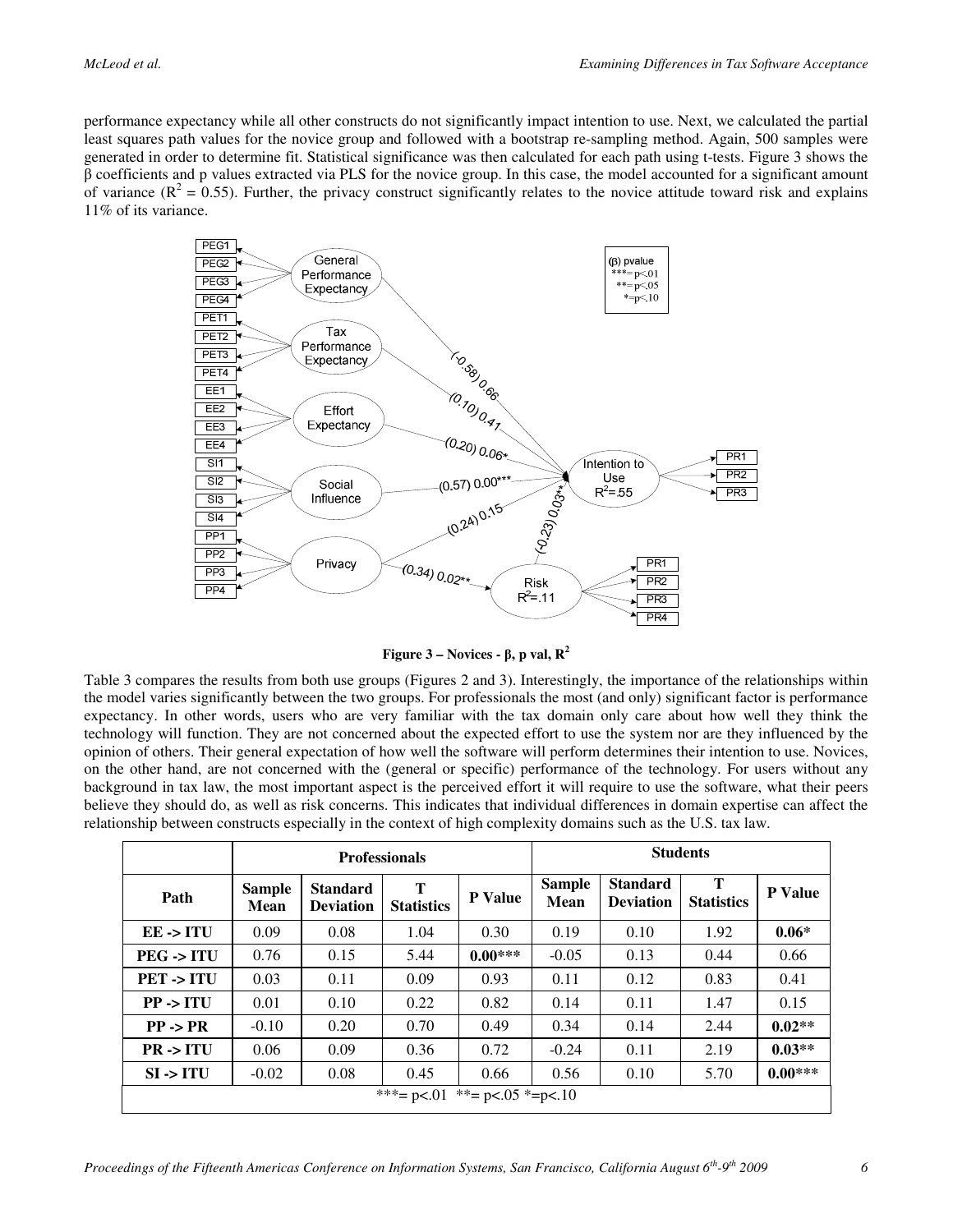#### **Table 3 - Professionals vs. Novices - Effects**

In general, a non-significant relationship offers two explanations: either there is not sufficient power to reject the null or the null hypothesis is true. We performed a power analysis for the associations where our results suggest non-significance and found high power all but two relationships (privacy – risk; and risk – intention to use), suggesting that only the risk construct may require a larger sample

#### **Limitations**

As is common with survey research this study is not devoid of limitations. Our sample size is rather small which may impact the significance of our findings. Further, the "novice" group consists of lower division accounting students. Compared to the general population students represent a very homogeneous group with a young average age and a relatively high education level. Thus, our subjects may not be representative of the general population. Further, one may argue that the strong relationship between e-filing and tax preparation may have lead to some confusion especially with regard to the privacy questions and risk questions. However, we believe that the survey questions were sufficiently clear in stating that the focus of research was tax preparation software and not electronic tax filing (see [Appendix A - Survey\)](#page-9-0).

#### **CONCLUSION**

In this paper, we advance the technology acceptance literature in three ways. First, we test whether the relatively new UTAUT model works outside the traditional business and organizational environment. Second, we compare individual differences in technology acceptance by examining "effort expectancy", "performance expectancy", and "social influences" of professionals versus novices. Last, we introduce privacy and risk constructs and compare results of both groups. Our results show that generally, the UTAUT model does apply in the context of individual use of tax preparation software. However, we also demonstrate that this may only be true for certain user groups. We differentiate between highly experienced users – professional tax preparers and CPAs – and the general public. Our results show that while the UTAUT model seems to be valid when applied to the general public, it works less well for professionals. This indicates that alternative technology acceptance models may need to be tested to account for expertise-related individual differences.

Our findings have academic and practice-oriented implications. Academics should realize that the importance of the relationships within technology acceptance models, such as the UTAUT model, depends on individual characteristics of users. We use an example of very strong individual differences – mostly related to experience and expertise – to illustrate that in cases when the subject matter is highly complex, these differences impact the factors affecting technology acceptance. Practitioners promoting new technology should be aware of individual differences because they may indicate that different aspects of the technology must be emphasized in order to achieve high acceptance.

## **REFERENCES**

- 1. AbuShanab, E. and J. M. Pearson (2007) Internet banking in Jordan: The unified theory of acceptance and use of technology (UTAUT) perspective, *Journal of Systems and Information Technology*, 9, 1, 78-97.
- 2. Bandyopadhyah, K. and K. Fraccastoro (2007) The Effect of Culture on User Acceptance of Information Technology, *Communications of the AIS*, 19, 522-543.
- 3. Chang, I. C., Y. C. Li, W. F. Hung and H. G. Hwang (2005) An empirical study on the impact of quality antecedents on tax payers' acceptance of Internet tax-filing systems, *Government Information Quarterly*, 22, 3, 389-410.
- 4. Chellappa, R. K. and P. A. Pavlou (2002) Perceived information security, financial liability and consumer trust in electronic commerce transactions, *Logistics Information Management*, 15, 5/6, 358-368.
- 5. Chellappa, R. K. and R. G. Sin (2005) Personalization versus Privacy: An Empirical Examination of the Online Consumer's Dilemma, *Information Technology and Management*, 6, 2, 181-202.
- 6. Chin, W. W. (1998a) Issues and Opinion on Structural Equation Modeling, *Management Information Systems Quarterly*, 22, 1, 7-16.
- 7. Chin, W. W. (1998b) The partial least squares approach to structural equation modeling, *Modern Methods for Business Research*, 295, 336.
- 8. Chin, W. W., B. L. Marcolin and P. R. Newsted (2003) A Partial Least Squares Latent Variable Modeling Approach for Measuring Interaction Effects: Results from a Monte Carlo Simulation Study and an Electronic-Mail Emotion/Adoption Study, *Information Systems Research*, 14, 2, 189-217.
- 9. Chiu, C. M. and E. T. G. Wang (2008) Understanding Web-based learning continuance intention: The role of subjective task value, *Information & Management*, 45, 3, 194-201.
- 10. Creswell, J. W. (2003) Research Design: Qualitative, Quantitative and Mixed Methods Approaches, Sage Publications, Thousand Oaks, CA.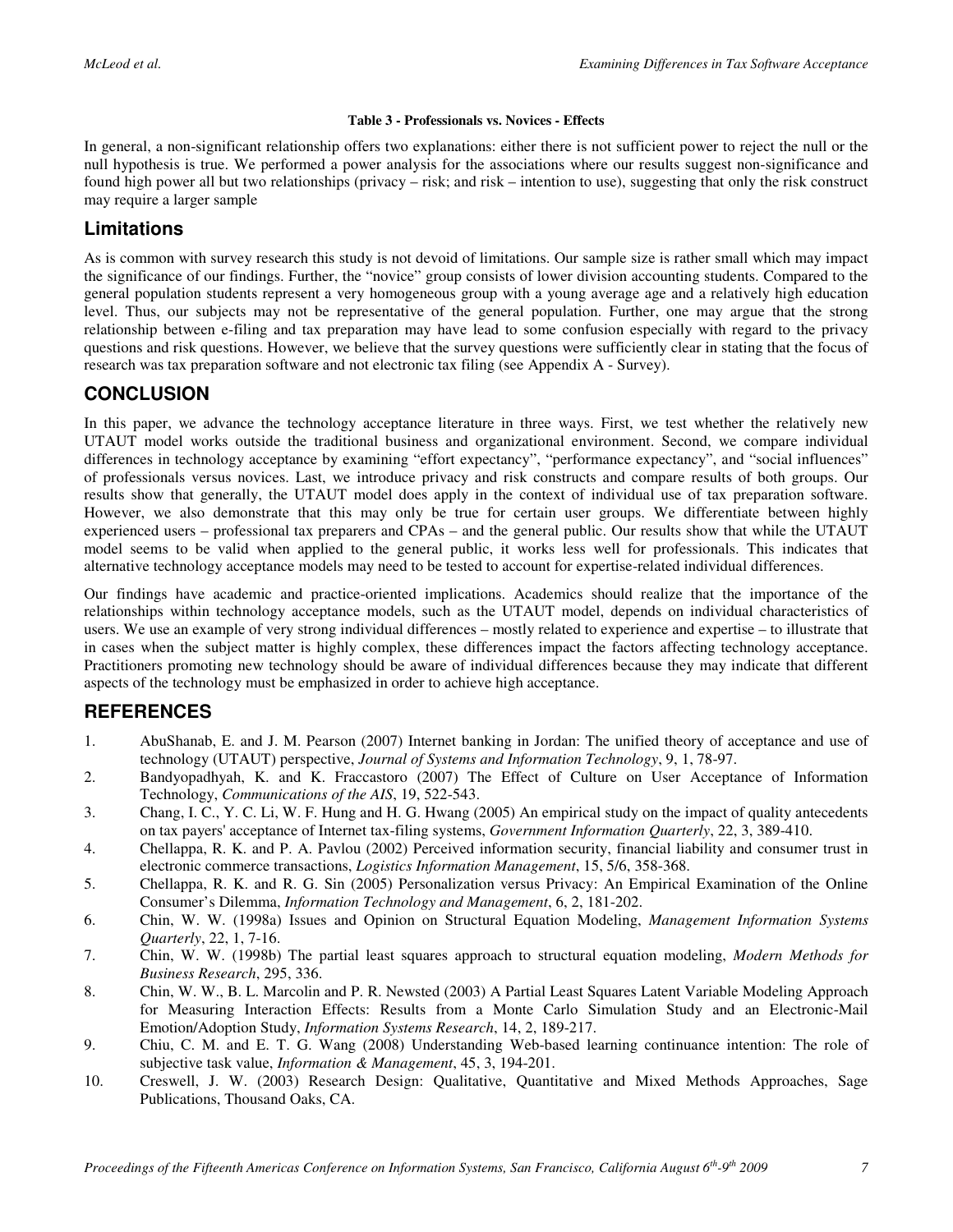- 11. Davis, F. D. (1989) Perceived usefulness, perceived ease of use, and user acceptance of information technology, *MIS Quarterly*, 13, 3, 319-340.
- 12. Devolder, P., B. Pynoo, P. Duyck and B. Sijnave (2008) Personality, Technology Belief Contexts and Acceptance: Framework and Empirical Testing in (Eds.) *International Conference on Information Systems*, Paris, France.
- 13. Fu, J. R., C. K. Farn and W. P. Chao (2006) Acceptance of electronic tax filing: a study of taxpayer intentions, *Information & Management*, 43, 1, 109-26.
- 14. Gefen, D. and D. Straub (2005) A Practical Guide to Factorial Validity Using PLS-Graph: Tutorial and Annotated Example, *Communications of the Association for Information Systems*, 16, 91-109.
- 15. Gefen, D., D. W. Straub and M. C. Boudreau (2000) Structural Equation Modeling and Regression: Guidelines for Research Practice, *Communications of the Association for Information Systems*, 4, 7, 1-77.
- 16. Nicolaou, A. and H. McKnight (2006) Perceived Information Quality in Data Exchanges: Effect on Risk, Trust and Intention to Use, *Information Systems Research*, 17, 4, 332-351.
- 17. Ringle, C. M., S. Wende and S. Will (2005) SmartPLS 2.0 (M3) Beta.
- 18. Venkatesh, V. and F. D. Davis (2000) A Theoretical Extension of the Technology Acceptance Model: Four Longitudinal Field Studies, *Management Science*, 46, 2, 186-204.
- 19. Venkatesh, V., M. Morris, G. Davis and F. Davis (2003) User Acceptance of Information Technology: Toward a Unified View, *MIS Quarterly*, 27, 3, 425-478.
- 20. Wacker, J. G. (2008) A Conceptual Understanding of Requirements for Theory Building Research: Guidelines for Scientific Theory Building, *Journal of Supply Chain Management*, 44, 3, 5-15.
- 21. Wang, Y. (2003) The Adoption of Electronic Tax Filing Systems: An Empirical Study, *Government Information Quarterly*, 20, 4, 333-352.
- 22. Yi, M. Y. and F. D. Davis (2003) Developing and Validating an Observational Learning Model of Computer Software Training and Skill Acquisition, *Information Systems Research*, 14, 2, 146-169.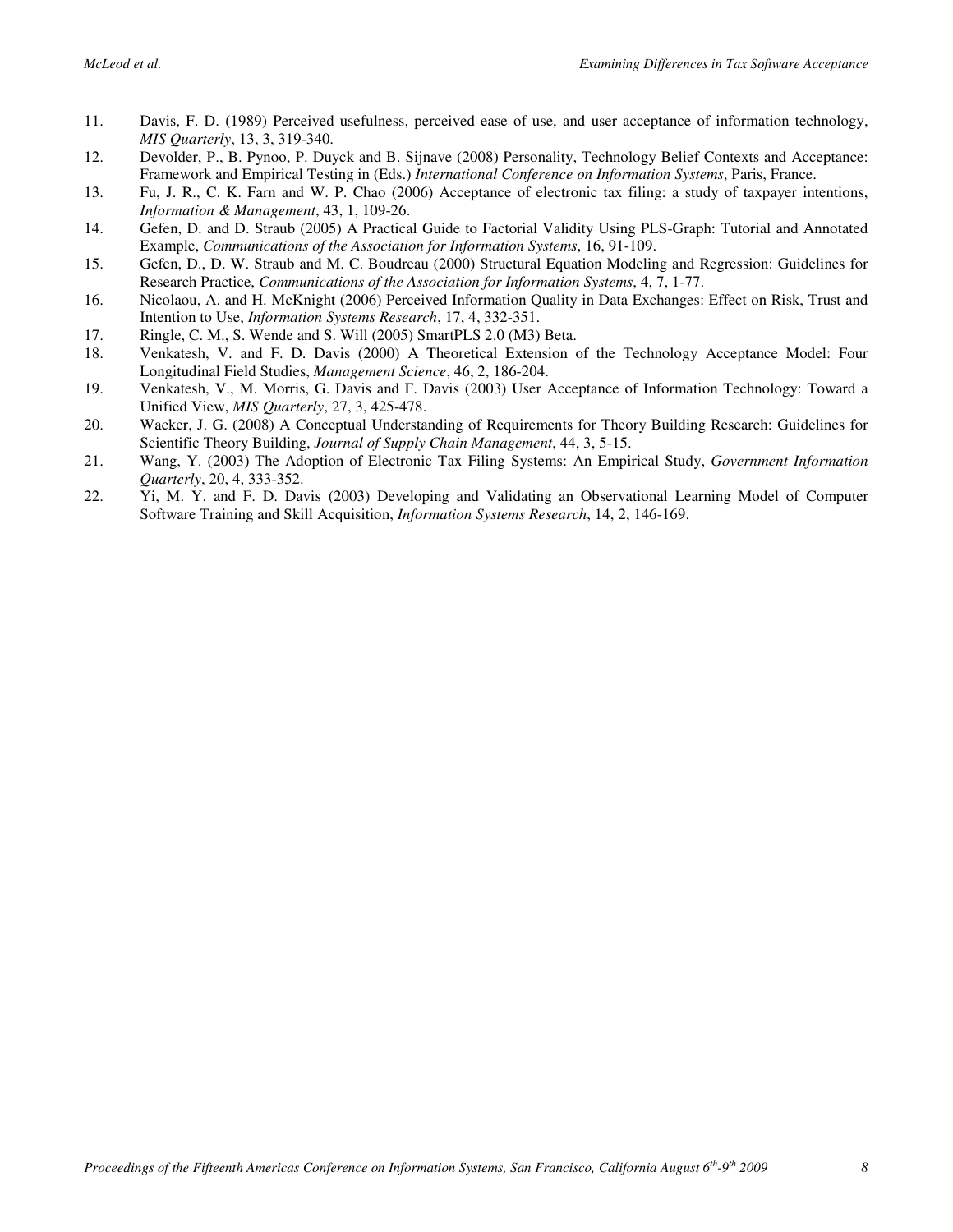#### <span id="page-9-0"></span>**APPENDIX A - SURVEY**

- 1. Tax preparation software lets me prepare my taxes more quickly. (PEG1)
- 2. My tax return will have less errors if use tax preparation software. (PEG2)
- 3. I find tax preparation software useful for doing my taxes. (PEG3)
- 4. Tax preparation software is helpful in completing my taxes. (PEG4)
- 5. If I use tax preparation software, I increase my chances of getting a larger refund. (PET1)
- 6. By using tax preparation software, I decrease my chances of being audited. (PET2)
- 7. Tax preparation software will make my tax return more accurate. (PET3)
- 8. If I use tax preparation software, my tax return is less likely to contain errors. (PET4)
- 9. It would be easy for me to become skillful at using tax preparation software. (EE1)
- 10. I would find tax preparation software easy to use. (EE2)
- 11. Learning to operate tax preparation software is easy for me. (EE3)
- 12. It would require little effort for me to use tax preparation software. (EE4)
- 13. People who are important to me think that I should use tax preparation software. (SI1)
- 14. People who influence my behavior believe I should use tax preparation software. (SI2)
- 15. In general, people around me have supported me using tax preparation software. (SI3)
- 16. Most of the people I know think I should use tax preparation software. (SI4)
- 17. The use of tax preparation software can be dangerous. (PR1)
- 18. It would be risky to use tax preparation software. (PR2)
- 19. I think it is unsafe to use tax preparation software. (PR3)
- 20. By using tax preparation software I am taking a chance. (PR4)
- 21. Tax preparation software will not divulge my personal information to unauthorized persons. (PP1)
- 22. I believe that when using tax preparation software my personal information will be held private. (PP2)
- 23. I do not worry about my personal information when using tax preparation software. (PP3)
- 24. I can rely on tax preparation software to keep my personal information private. (PP4)
- 25. I intend to use tax preparation software for my income tax return next year. (ITU1)
- 26. In choosing preparation methods for my income tax return, my first choice would be to use tax preparation software.  $(TU2)$
- 27. I would recommend tax preparation software to my relatives and friends. (ITU3)

#### $A$ ge Gender [F/M]

- Education
	- Degree [some college/bachelors/graduate/other]
	- Education in Acc:
		- o Do you have a degree in accounting? [YES/NO]
		- o How many college accounting courses have you taken?
		- o How many college tax courses have you taken?
		- Education in IS:
			- o Do you have a degree in information systems? [YES/NO]
			- How many college information systems courses have you taken?

Experience

- Personal filing
	- o Years of personally filing
	- o Years of using tax preparation software
	- Are you a professional tax return preparer [YES/NO]
- Are you a CPA [YES/NO]
- Computing/software use experience
	- o Years of using computers
	- o List the computer software programs you use regularly:
	- Do you have any special recognition such as professional certifications in your field of study/work? [YES/NO/N/A]
		- o If so, please list them:
- Are you currently full-time employed in the IS field: [YES/NO]
- Are you currently full-time employed in the accounting field: [YES/NO]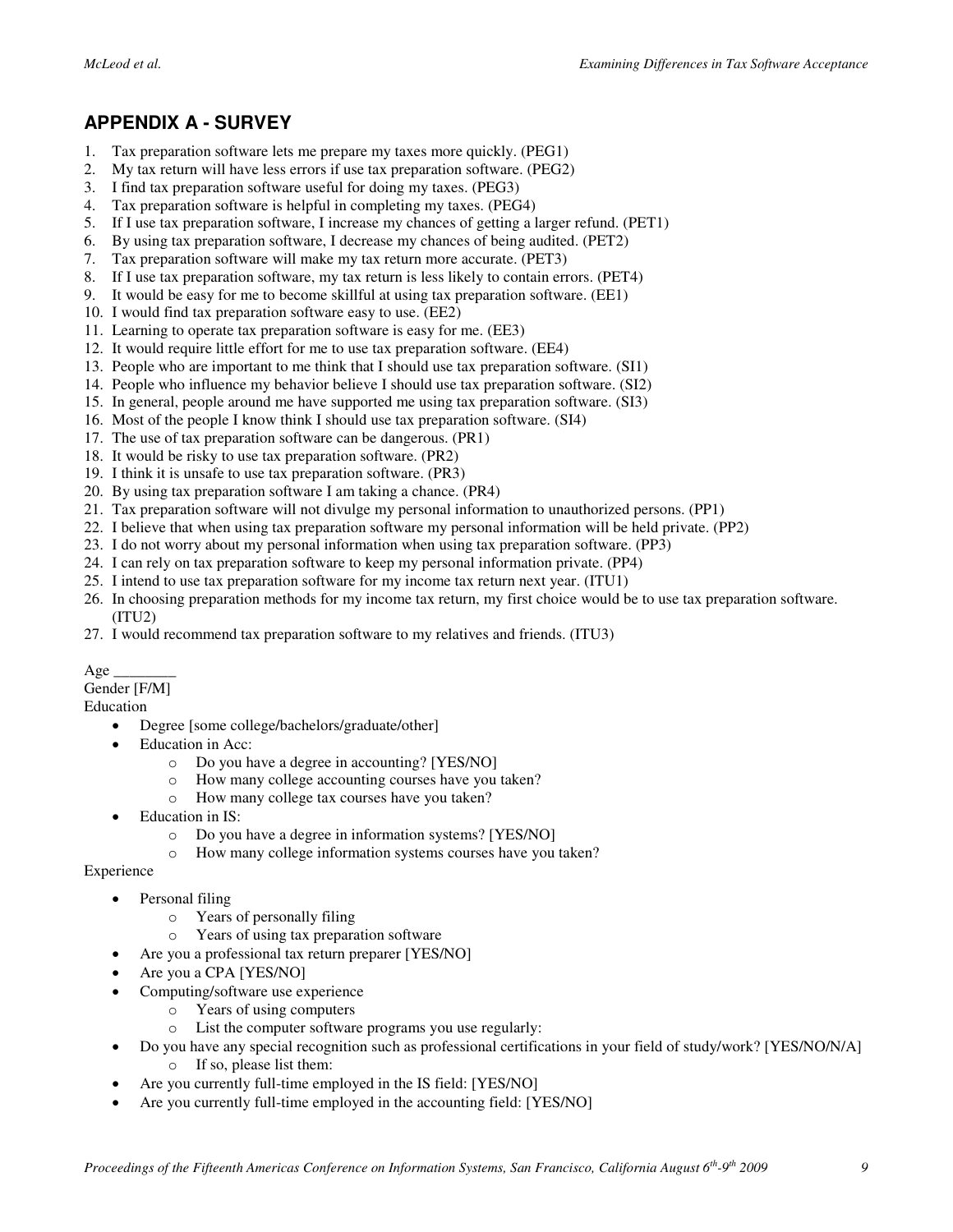## **APPENDIX B – NOVICE CROSS LOADINGS**

| <b>Novices</b>   | $\mathbf{EE}$ | <b>ITU</b>          | <b>PEG</b> | <b>PET</b> | ${\bf PP}$ | ${\bf PR}$ | SI       |
|------------------|---------------|---------------------|------------|------------|------------|------------|----------|
| EE1              | 0.90          | 0.33                | 0.37       | 0.22       | 0.30       | $-0.03$    | 0.18     |
| EE <sub>2</sub>  | $\bf 0.86$    | 0.36                | 0.44       | 0.30       | 0.37       | 0.17       | 0.22     |
| EE3              | 0.93          | 0.38                | 0.43       | 0.34       | 0.34       | 0.15       | 0.23     |
| EE4              | 0.75          | 0.28                | 0.19       | 0.11       | 0.32       | $-0.03$    | $0.10\,$ |
| ITU1             | 0.32          | $\boldsymbol{0.88}$ | 0.27       | 0.32       | 0.28       | 0.01       | 0.46     |
| ITU <sub>2</sub> | 0.32          | 0.93                | 0.35       | 0.39       | 0.28       | $-0.01$    | 0.51     |
| ITU3             | 0.40          | 0.88                | 0.58       | 0.47       | 0.57       | 0.15       | 0.69     |
| PEG1             | 0.37          | 0.39                | 0.79       | 0.38       | 0.45       | 0.18       | 0.37     |
| PEG <sub>2</sub> | 0.34          | 0.34                | 0.70       | 0.74       | 0.34       | 0.10       | 0.51     |
| PEG3             | 0.35          | 0.41                | 0.91       | 0.43       | 0.35       | 0.01       | 0.41     |
| PEG4             | 0.35          | 0.43                | 0.90       | 0.54       | 0.34       | 0.18       | 0.54     |
| PET1             | 0.31          | 0.36                | 0.43       | 0.85       | 0.43       | 0.14       | 0.32     |
| PET <sub>2</sub> | $-0.01$       | $-0.01$             | 0.09       | $0.00\,$   | 0.01       | $-0.31$    | 0.04     |
| PET3             | 0.20          | 0.42                | 0.65       | 0.89       | 0.22       | 0.09       | 0.52     |
| PET <sub>4</sub> | $-0.11$       | $-0.14$             | $-0.16$    | 0.37       | $-0.40$    | $-0.74$    | $-0.28$  |
| PP <sub>1</sub>  | 0.39          | 0.28                | 0.45       | 0.41       | 0.81       | 0.46       | 0.27     |
| PP <sub>2</sub>  | 0.41          | 0.51                | 0.45       | 0.41       | 0.93       | 0.24       | 0.37     |
| PP3              | 0.19          | 0.30                | 0.26       | 0.31       | 0.83       | 0.21       | 0.22     |
| PP4              | 0.29          | 0.43                | 0.35       | 0.30       | 0.89       | 0.25       | 0.32     |
| PR <sub>1</sub>  | 0.12          | 0.11                | 0.23       | 0.30       | 0.33       | 0.93       | 0.35     |
| PR <sub>2</sub>  | $0.06\,$      | $0.04\,$            | $0.06\,$   | $0.18\,$   | $0.30\,$   | $0.95\,$   | $0.28\,$ |
| PR <sub>3</sub>  | 0.11          | 0.09                | 0.13       | 0.28       | 0.36       | 0.92       | 0.27     |
| PR4              | $0.01\,$      | $-0.01$             | 0.05       | 0.15       | 0.21       | 0.90       | 0.31     |
| SI               | 0.22          | 0.47                | 0.39       | 0.37       | 0.18       | 0.27       | 0.90     |
| SI2              | 0.11          | 0.47                | 0.40       | 0.45       | 0.29       | 0.40       | 0.90     |
| SI <sub>3</sub>  | 0.20          | 0.57                | 0.62       | 0.47       | 0.38       | 0.26       | 0.89     |
| SI4              | 0.24          | 0.72                | 0.54       | 0.51       | 0.38       | 0.28       | 0.92     |